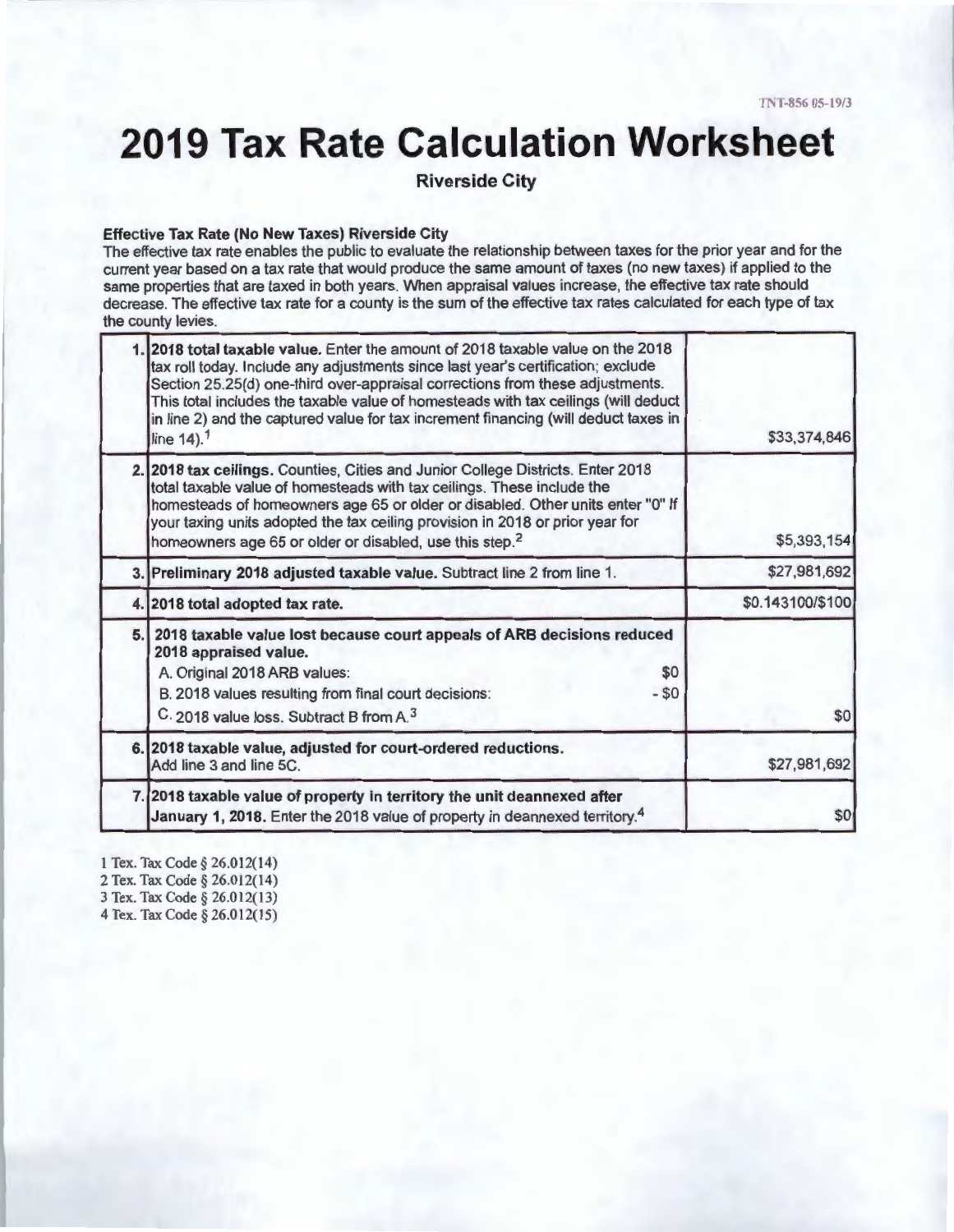### **2019 Tax Rate Calculation Worksheet (continued)**

**Riverside City** 

| 8.1 | 2018 taxable value lost because property first qualified for an exemption<br>in 2019. Note that lowering the amount or percentage of an existing exemption<br>does not create a new exemption or reduce taxable value. If the taxing unit<br>increased an original exemption, use the difference between the original<br>exempted amount and the increased exempted amount. Do not include value<br>lost due to freeport or "goods-in-transit" exemptions.<br>\$18,160<br>A. Absolute exemptions. Use 2018 market value:<br>B. Partial exemptions. 2019 exemption amount or<br>$+ $37,511$<br>2019 percentage exemption times 2018 value:<br>C. Value loss. Add A and B. <sup>5</sup> | \$55,671     |
|-----|---------------------------------------------------------------------------------------------------------------------------------------------------------------------------------------------------------------------------------------------------------------------------------------------------------------------------------------------------------------------------------------------------------------------------------------------------------------------------------------------------------------------------------------------------------------------------------------------------------------------------------------------------------------------------------------|--------------|
| 9.1 | 2018 taxable value lost because property first qualified for agricultural<br>appraisal (1-d or 1-d-1), timber appraisal, recreational/scenic appraisal or<br>public access airport special appraisal in 2019. Use only those properties<br>that first qualified in 2019; do not use properties that qualified in 2018.<br>A. 2018 market value:<br>\$0<br>$- $0$<br>B. 2019 productivity or special appraised value:<br>C. Value loss. Subtract B from A. <sup>6</sup>                                                                                                                                                                                                                | \$0          |
|     | 10. Total adjustments for lost value. Add lines 7, 8C and 9C.                                                                                                                                                                                                                                                                                                                                                                                                                                                                                                                                                                                                                         | \$55,671     |
|     | 11. 2018 adjusted taxable value. Subtract line 10 from line 6.                                                                                                                                                                                                                                                                                                                                                                                                                                                                                                                                                                                                                        | \$27,926,021 |
|     | 12. Adjusted 2018 taxes. Multiply line 4 by line 11 and divide by \$100.                                                                                                                                                                                                                                                                                                                                                                                                                                                                                                                                                                                                              | \$39,962     |
|     | 13. Taxes refunded for years preceding tax year 2018. Enter the amount of<br>taxes refunded by the taxing unit for tax years preceding tax year 2018. Types<br>of refunds include court decisions, Tax Code § 25.25(b) and (c) corrections and<br>Tax Code § 31.11 payment errors. Do not include refunds for tax year 2018.<br>This line applies only to tax years preceding tax year 2018.7                                                                                                                                                                                                                                                                                         | \$0          |
|     | 14. Taxes in tax increment financing (TIF) for tax year 2018. Enter the amount of<br>taxes paid into the tax increment fund for a reinvestment zone as agreed by the<br>taxing unit. If the unit has no 2019 captured appraised value in Line 16D, enter<br>$"0"$ .8                                                                                                                                                                                                                                                                                                                                                                                                                  | \$0          |
|     | 15. Adjusted 2018 taxes with refunds and TIF adjustment. Add lines 12 and 13,<br>subtract line 14.9                                                                                                                                                                                                                                                                                                                                                                                                                                                                                                                                                                                   | \$39,962     |
|     | 16. Total 2019 taxable value on the 2019 certified appraisal roll today. This<br>value includes only certified values and includes the total taxable value of<br>homesteads with tax ceilings (will deduct in line 18). These homesteads<br>includes homeowners age 65 or older or disabled. <sup>10</sup><br>\$37,524,222<br>A. Certified values only:<br>B. Counties: Include railroad rolling stock values<br>$+ $0$<br>certified by the Comptroller's office:                                                                                                                                                                                                                     |              |

*5* Tex. Tax Code§ 26.012(15) 6 Tex. Tax Code§ 26.012(15) 7 Tex. Tax Code§ 26.012(13) 8 Tex. Tax Code§ 26.03(c) 9 Tex. Tax Code§ 26.012(13)

10 Tex. Tax Code§ 26.012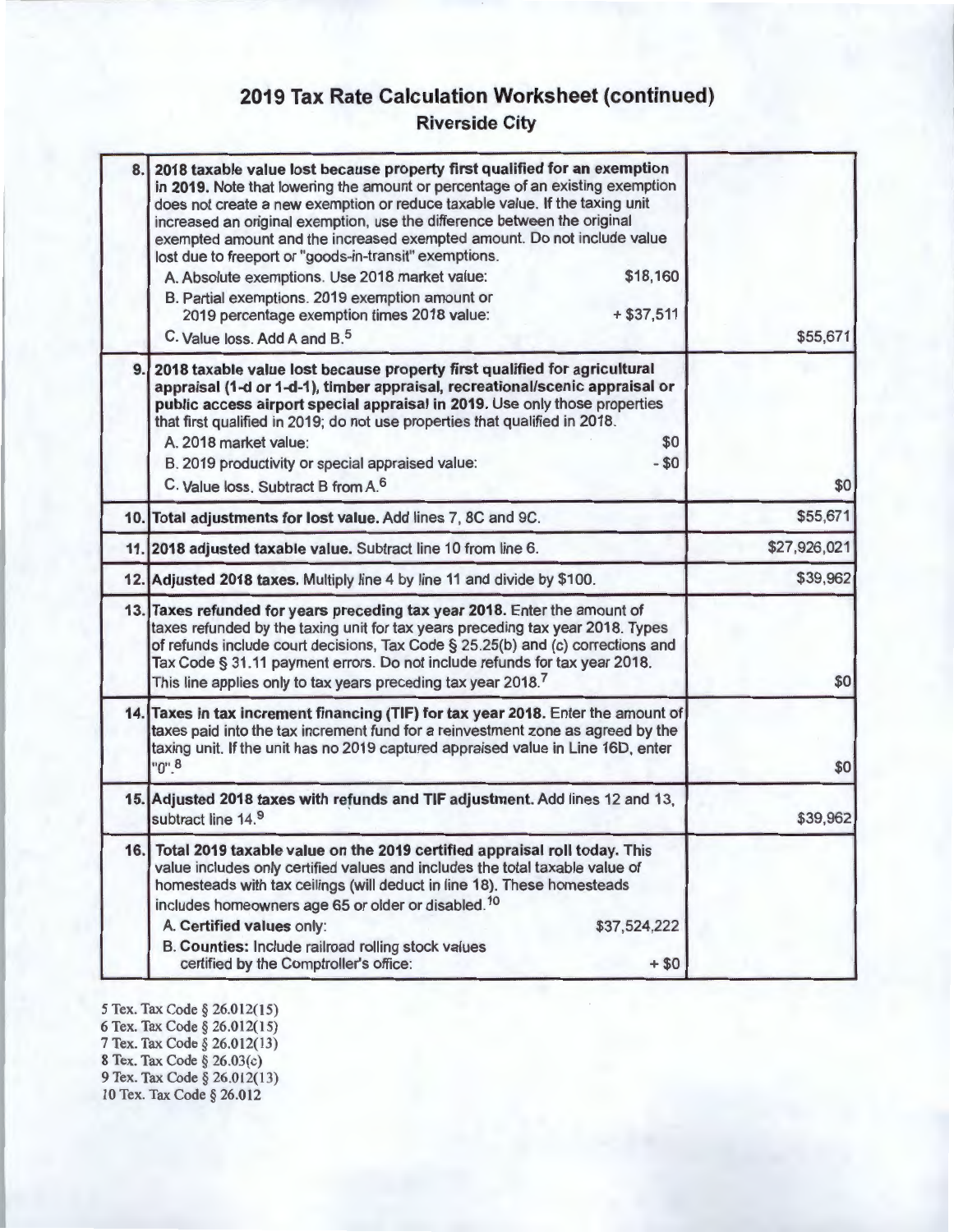## **2019 Tax Rate Calculation Worksheet (continued)**

### **Riverside City**

| 16.<br>(cont.) | C. Pollution control and energy storage system<br>exemption: Deduct the value of property<br>exempted for the current tax year for the first time<br>as pollution control or energy storage system<br>property:<br>D. Tax increment financing: Deduct the 2019<br>captured appraised value of property taxable by a<br>taxing unit in a tax increment financing zone for<br>which the 2019 taxes will be deposited into the tax<br>increment fund. Do not include any new property<br>value that will be included in line 21 below. <sup>11</sup><br>E. Total 2019 value. Add A and B, then subtract C<br>and D.                                                                                                                                                                                                                                                                                                                                                                                                                                                                                                                                                                                                                                              | $-50$<br>$- $0$     | \$37,524,222 |
|----------------|---------------------------------------------------------------------------------------------------------------------------------------------------------------------------------------------------------------------------------------------------------------------------------------------------------------------------------------------------------------------------------------------------------------------------------------------------------------------------------------------------------------------------------------------------------------------------------------------------------------------------------------------------------------------------------------------------------------------------------------------------------------------------------------------------------------------------------------------------------------------------------------------------------------------------------------------------------------------------------------------------------------------------------------------------------------------------------------------------------------------------------------------------------------------------------------------------------------------------------------------------------------|---------------------|--------------|
| 17.            | Total value of properties under protest or not included on certified<br>appraisal roll. <sup>12</sup><br>A. 2019 taxable value of properties under<br>protest. The chief appraiser certifies a list of<br>properties still under ARB protest. The list shows<br>the appraisal district's value and the taxpayer's<br>claimed value, if any or an estimate of the value if<br>the taxpayer wins. For each of the properties<br>under protest, use the lowest of these values.<br>Enter the total value. <sup>13</sup><br>B. 2019 value of properties not under protest or<br>included on certified appraisal roll. The chief<br>appraiser gives taxing units a list of those taxable<br>properties that the chief appraiser knows about<br>but are not included at appraisal roll certification.<br>These properties also are not on the list of<br>properties that are still under protest. On this list<br>of properties, the chief appraiser includes the<br>market value, appraised value and exemptions<br>for the preceding year and a reasonable estimate<br>of the market value, appraised value and<br>exemptions for the current year. Use the lower<br>market, appraised or taxable value (as<br>appropriate). Enter the total value. <sup>14</sup> | \$244,192<br>$+ $0$ |              |

11 Tex. Tax Code§ 26.03(c) 12 Tex. Tax Code§ 26.0l(c) and (d) 13 Tex. Tax Code § 26.04 and 26.041 14 Tex. Tax Code§ 26.04 and 26.041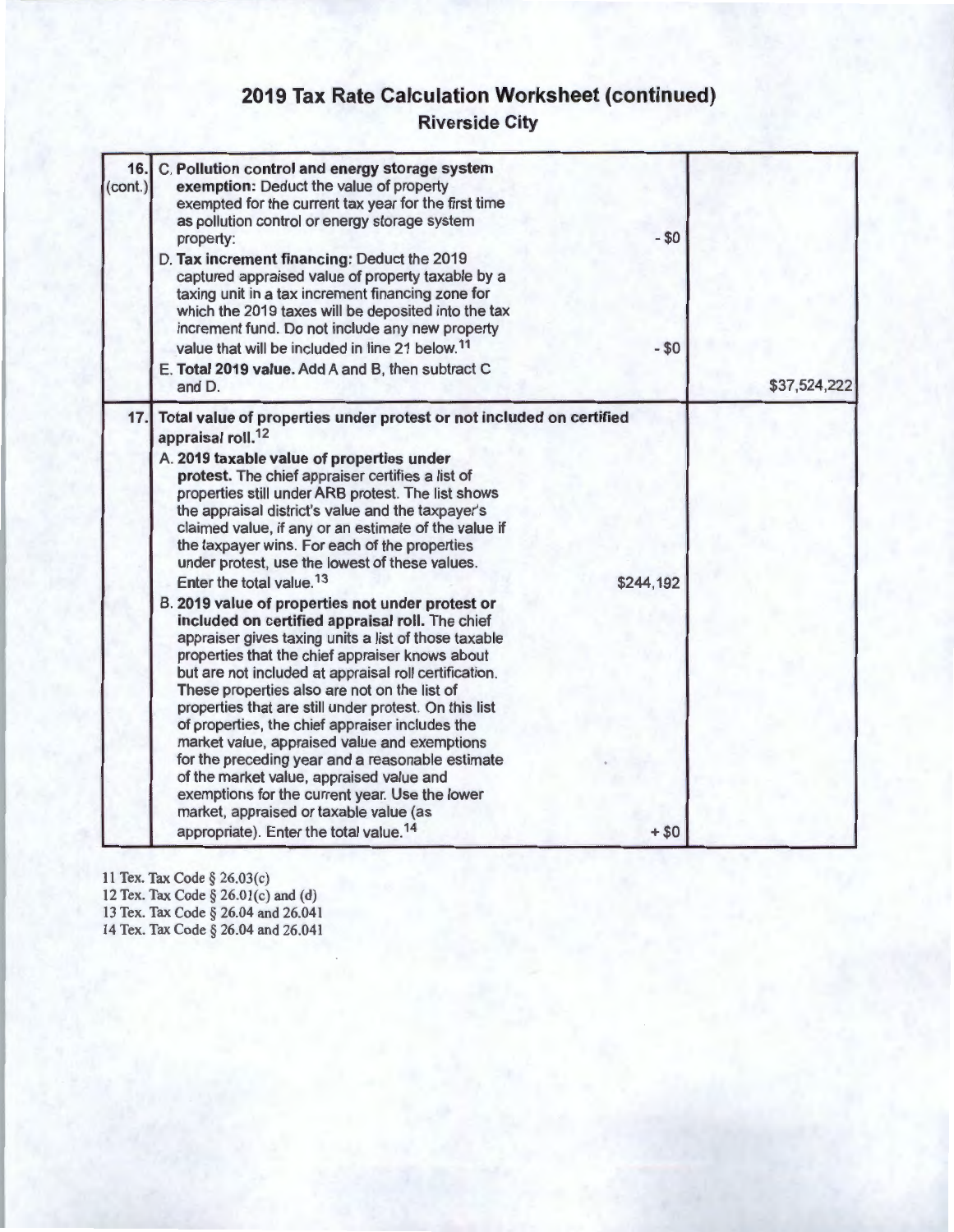### **2019 Tax Rate Calculation Worksheet (continued) Riverside City**

| 17.1<br>(cont.) | C. Total value under protest or not certified. Add<br>A and B.                                                                                                                                                                                                                                                                                                                                                                                                                                                                                                                                                                                 | \$244,192      |
|-----------------|------------------------------------------------------------------------------------------------------------------------------------------------------------------------------------------------------------------------------------------------------------------------------------------------------------------------------------------------------------------------------------------------------------------------------------------------------------------------------------------------------------------------------------------------------------------------------------------------------------------------------------------------|----------------|
|                 | 18. 2019 tax ceilings. Counties, cities and junior colleges enter 2019 total taxable<br>value of homesteads with tax ceilings. These include the homesteads of<br>homeowners age 65 or older or disabled. Other taxing units enter "0". If your<br>taxing units adopted the tax ceiling provision in 2018 or prior year for<br>homeowners age 65 or older or disabled, use this step. <sup>15</sup>                                                                                                                                                                                                                                            | \$5,801,201    |
|                 | 19. 2019 total taxable value. Add lines 16E and 17C. Subtract line 18.                                                                                                                                                                                                                                                                                                                                                                                                                                                                                                                                                                         | \$31,967,213   |
|                 | 20. Total 2019 taxable value of properties in territory annexed after January 1,<br>2008. Include both real and personal property. Enter the 2019 value of property<br>in territory annexed. <sup>16</sup>                                                                                                                                                                                                                                                                                                                                                                                                                                     | \$0            |
|                 | 21. Total 2019 taxable value of new improvements and new personal property<br>located in new improvements. New means the item was not on the appraisal<br>roll in 2018. An improvement is a building, structure, fixture or fence erected on<br>or affixed to land. New additions to existing improvements may be included if<br>the appraised value can be determined. New personal property in a new<br>improvement must have been brought into the taxing unit after January 1, 2018<br>and be located in a new improvement. New improvements do include property<br>on which a tax abatement agreement has expired for 2019. <sup>17</sup> | \$566,550      |
|                 | 22. Total adjustments to the 2019 taxable value. Add lines 20 and 21.                                                                                                                                                                                                                                                                                                                                                                                                                                                                                                                                                                          | \$566,550      |
|                 | 23. 2019 adjusted taxable value. Subtract line 22 from line 19.                                                                                                                                                                                                                                                                                                                                                                                                                                                                                                                                                                                | \$31,400,663   |
|                 | 24. 2019 effective tax rate. Divide line 15 by line 23 and multiply by \$100. <sup>18</sup>                                                                                                                                                                                                                                                                                                                                                                                                                                                                                                                                                    | \$0.1272/\$100 |
|                 | 25. COUNTIES ONLY. Add together the effective tax rates for each type of tax the<br>county levies. The total is the 2019 county effective tax rate. <sup>19</sup>                                                                                                                                                                                                                                                                                                                                                                                                                                                                              | \$/\$100       |

15 Tex. Tax Code§ 26.012(6) 16 Tex. Tax Code§ 26.012(17) 17 Tex. Tax Code§ 26.012(17) 18 Tex. Tax Code§ 26.04(c) 19 Tex. Tax Code§ 26.04(d)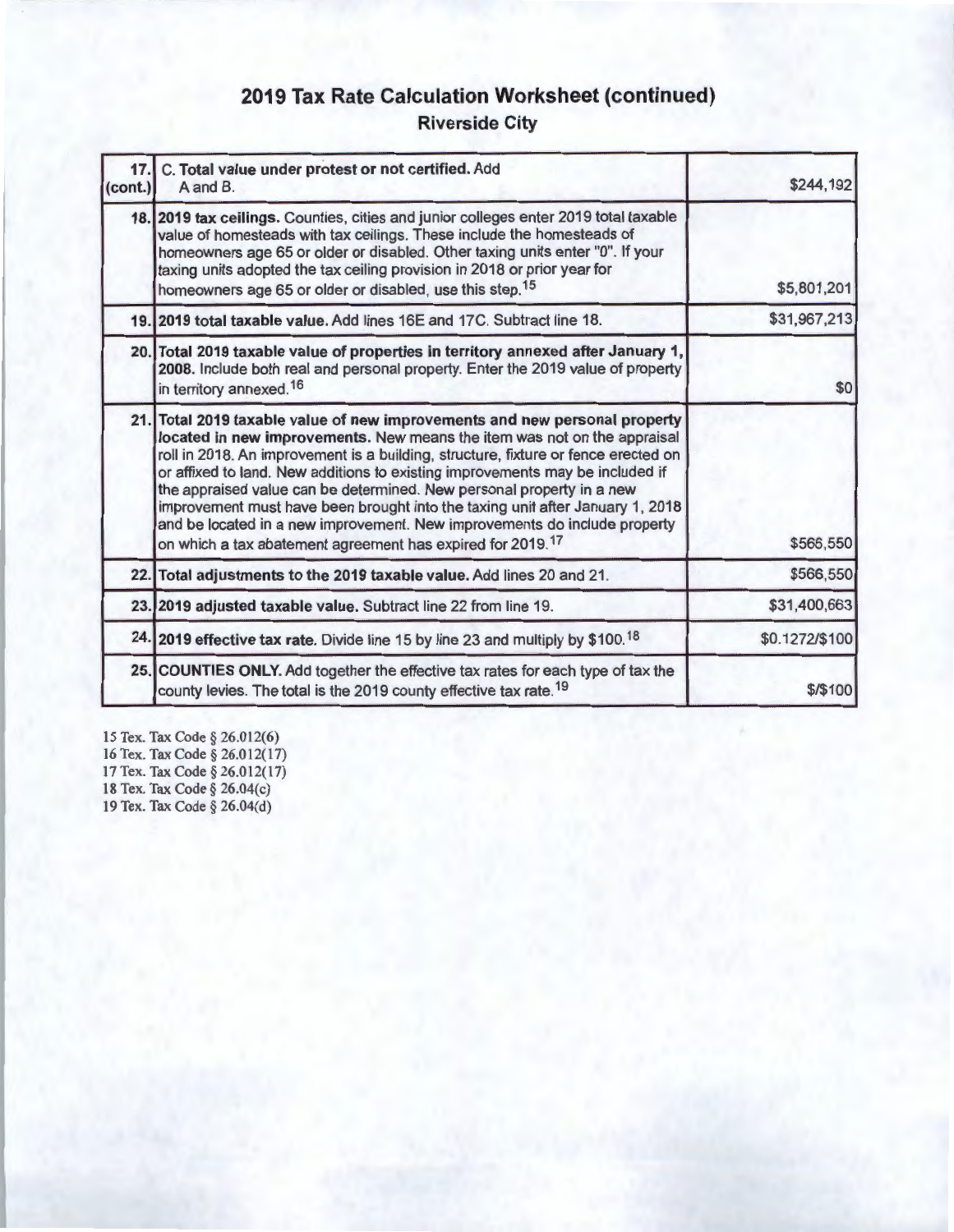#### **Rollback Tax Rate Riverside City**

The rollback tax rate is split into two separate rates:

- 1. **Maintenance and Operations (M&O):** The M&O portion is the tax rate that is needed to raise the same amount of taxes that the taxing unit levied in the prior year plus eight percent. This rate accounts for such things as salaries, utilities and day-to-day operations.
- 2. **Debt:** The debt tax rate includes the debt service necessary to pay the taxing unit's debt payments in the coming year. This rate accounts for principal and interest on bonds and other debt secured by property tax revenue

The rollback tax rate for a county is the sum of the rollback tax rates calculated for each type of tax the county levies. In most cases the rollback tax rate exceeds the effective tax rate, but occasionally decreases in a taxing unit's debt service will cause the effective tax rate to be higher than the rollback tax rate.

|      | 26. 2018 maintenance and operations (M&O) tax rate.                                                                                                                                                                                                                                                                                                                                                                                                                                                                                                                                                                                      |              | \$0.143100/\$100 |
|------|------------------------------------------------------------------------------------------------------------------------------------------------------------------------------------------------------------------------------------------------------------------------------------------------------------------------------------------------------------------------------------------------------------------------------------------------------------------------------------------------------------------------------------------------------------------------------------------------------------------------------------------|--------------|------------------|
|      | 27. 2018 adjusted taxable value. Enter the amount from line 11.                                                                                                                                                                                                                                                                                                                                                                                                                                                                                                                                                                          |              | \$27,926,021     |
| 28.1 | 2018 M&O taxes.<br>A. Multiply line 26 by line 27 and divide by \$100.                                                                                                                                                                                                                                                                                                                                                                                                                                                                                                                                                                   | \$39,962     |                  |
|      | B. Cities, counties and hospital districts with<br>additional sales tax: Amount of additional sales<br>tax collected and spent on M&O expenses in<br>2018. Enter amount from full year's sales tax<br>revenue spent for M&O in 2018 fiscal year, if any.<br>Other units, enter "0." Counties exclude any<br>amount that was spent for economic development<br>grants from the amount of sales tax spent.                                                                                                                                                                                                                                 | $+$ \$52,296 |                  |
|      | C. Counties: Enter the amount for the state criminal<br>justice mandate. If second or later year, the<br>amount is for increased cost above last year's<br>amount. Other units, enter "0."                                                                                                                                                                                                                                                                                                                                                                                                                                               | $+ $0$       |                  |
|      | D. Transferring function: If discontinuing all of a<br>department, function or activity and transferring it<br>to another unit by written contract, enter the<br>amount spent by the unit discontinuing the<br>function in the 12 months preceding the month of<br>this calculation. If the unit did not operate this<br>function for this 12-month period, use the amount<br>spent in the last full fiscal year in which the unit<br>operated the function. The unit discontinuing the<br>function will subtract this amount in H below. The<br>unit receiving the function will add this amount in<br>H below. Other units, enter "0." | $+/-$ \$0    |                  |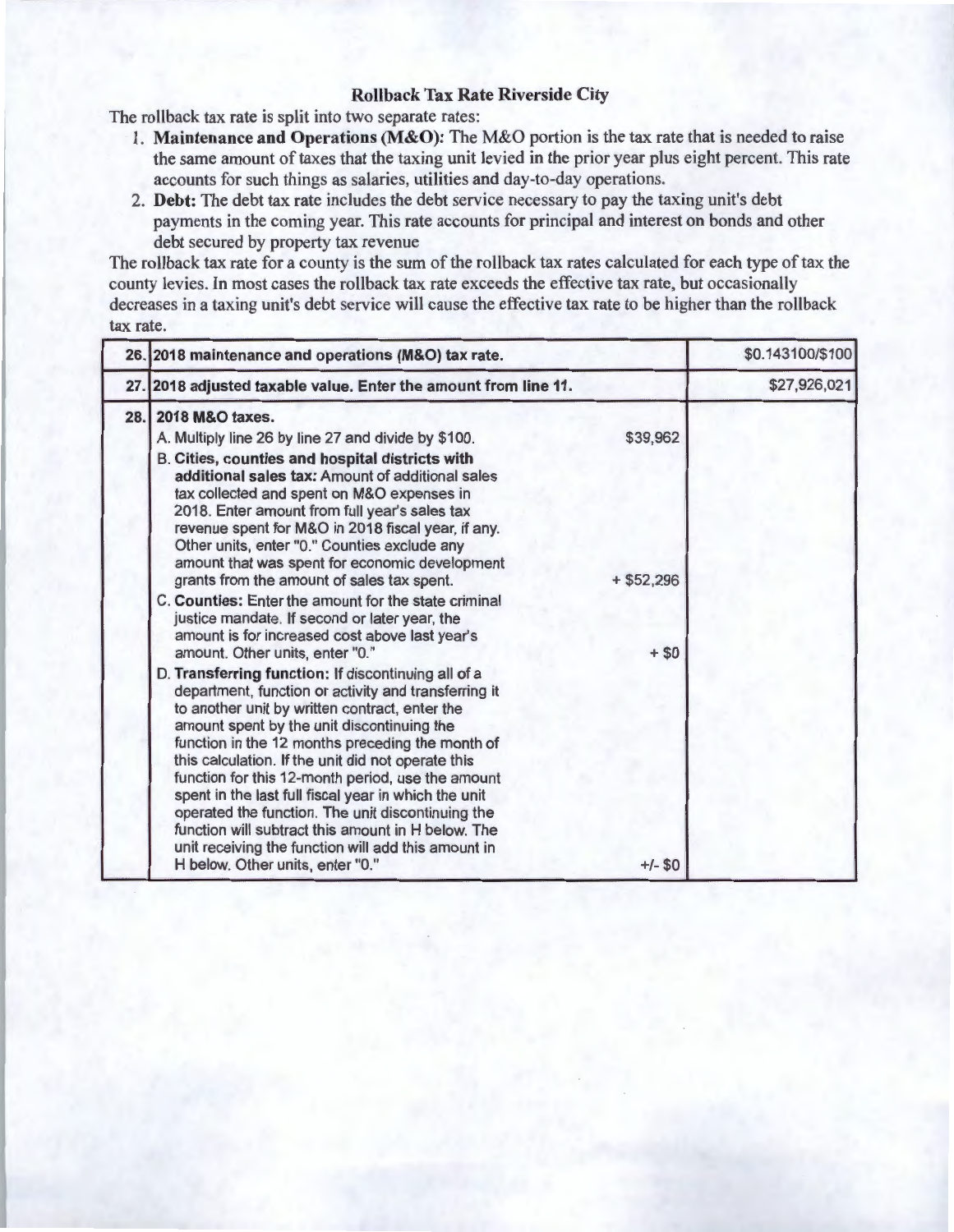### **Rollback Tax Rate (continued) Riverside City**

| 28.<br>$\left( \text{cont.} \right)$ | E. Taxes refunded for years preceding tax year<br>2018: Enter the amount of M&O taxes refunded<br>in the preceding year for taxes before that year.<br>Types of refunds include court decisions, Tax<br>Code Section 25.25(b) and (c) corrections and<br>Tax Code Section 31.11 payment errors. Do not<br>include refunds for tax year 2018. This line<br>applies only to tax years preceding tax year 2018.<br>F. Enhanced indigent health care expenditures:<br>Enter the increased amount for the current year's<br>enhanced indigent health care expenditures<br>above the preceding tax year's enhanced indigent<br>health care expenditures, less any state<br>assistance.<br>G. Taxes in tax increment financing (TIF): Enter<br>the amount of taxes paid into the tax increment<br>fund for a reinvestment zone as agreed by the<br>taxing unit. If the unit has no 2019 captured<br>appraised value in Line 16D, enter "0."<br>H. Adjusted M&O Taxes. Add A, B, C, E and F. For<br>unit with D, subtract if discontinuing function and | $+ $0$<br>$+ $0$<br>$- $0$ |                |
|--------------------------------------|-------------------------------------------------------------------------------------------------------------------------------------------------------------------------------------------------------------------------------------------------------------------------------------------------------------------------------------------------------------------------------------------------------------------------------------------------------------------------------------------------------------------------------------------------------------------------------------------------------------------------------------------------------------------------------------------------------------------------------------------------------------------------------------------------------------------------------------------------------------------------------------------------------------------------------------------------------------------------------------------------------------------------------------------------|----------------------------|----------------|
|                                      | add if receiving function. Subtract G.                                                                                                                                                                                                                                                                                                                                                                                                                                                                                                                                                                                                                                                                                                                                                                                                                                                                                                                                                                                                          |                            | \$92,258       |
|                                      | 29. 2019 adjusted taxable value.<br>Enter line 23 from the Effective Tax Rate Worksheet.                                                                                                                                                                                                                                                                                                                                                                                                                                                                                                                                                                                                                                                                                                                                                                                                                                                                                                                                                        |                            | \$31,400,663   |
|                                      | 30. 2019 effective maintenance and operations rate.<br>Divide line 28H by line 29 and multiply by \$100.                                                                                                                                                                                                                                                                                                                                                                                                                                                                                                                                                                                                                                                                                                                                                                                                                                                                                                                                        |                            | \$0.2938/\$100 |
|                                      | 31. 2019 rollback maintenance and operation rate.<br>Multiply line 30 by 1.08.                                                                                                                                                                                                                                                                                                                                                                                                                                                                                                                                                                                                                                                                                                                                                                                                                                                                                                                                                                  |                            | \$0.3173/\$100 |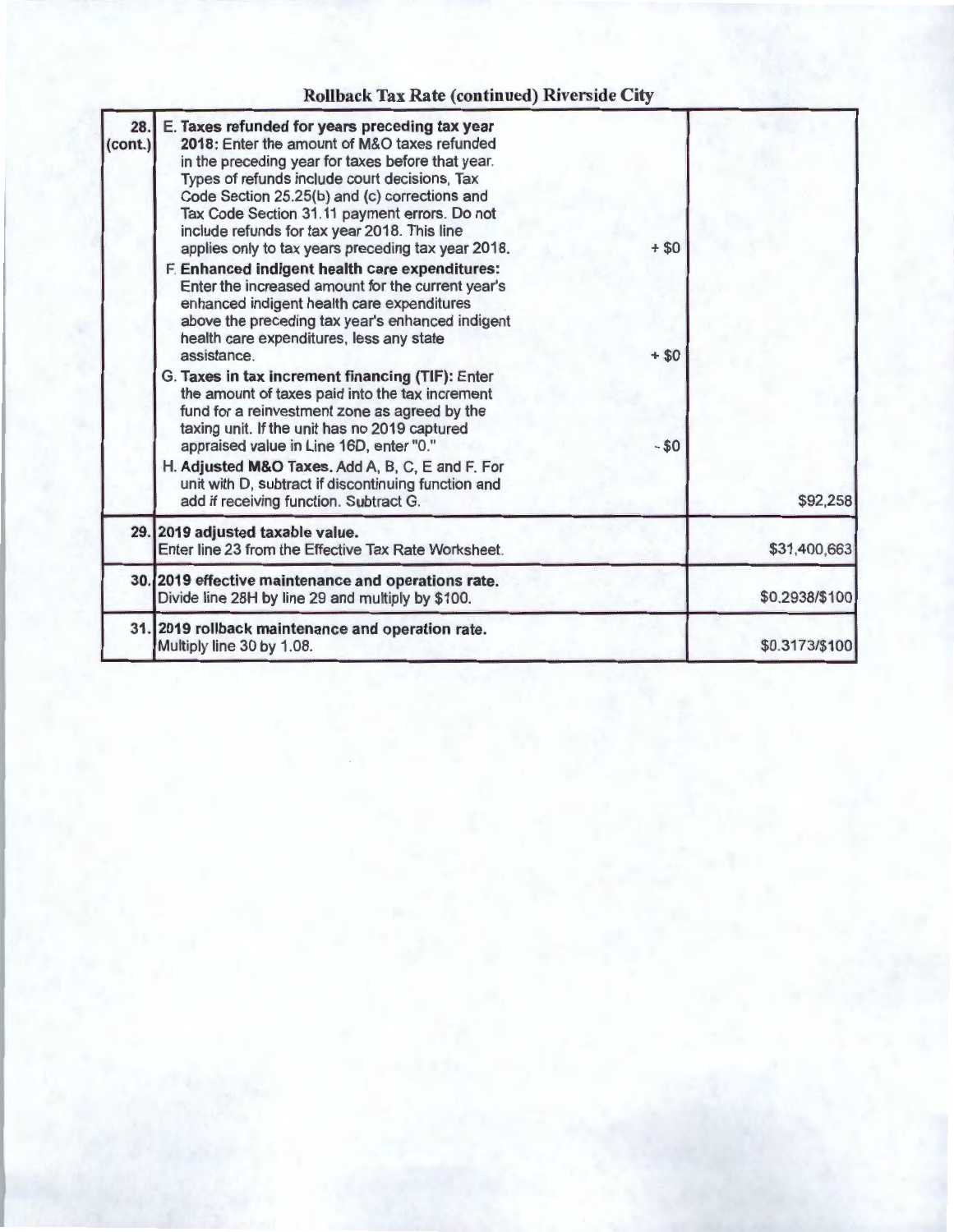### **Rollback Tax Rate (continued) Riverside City**

| 32.1 | Total 2019 debt to be paid with property taxes and additional sales tax<br>revenue.<br>"Debt" means the interest and principal that will be paid on debts that:<br>(1) are paid by property taxes,<br>(2) are secured by property taxes,<br>(3) are scheduled for payment over a period longer than one year and<br>(4) are not classified in the unit's budget as M&O expenses.<br>A: Debt also includes contractual payments to other<br>taxing units that have incurred debts on behalf of this<br>taxing unit, if those debts meet the four conditions<br>above. Include only amounts that will be paid from<br>property tax revenue. Do not include appraisal |                |
|------|--------------------------------------------------------------------------------------------------------------------------------------------------------------------------------------------------------------------------------------------------------------------------------------------------------------------------------------------------------------------------------------------------------------------------------------------------------------------------------------------------------------------------------------------------------------------------------------------------------------------------------------------------------------------|----------------|
|      | district budget payments.<br>Enter debt amount.<br>\$0<br>B: Subtract unencumbered fund amount used to<br>reduce total debt.<br>$-50$<br>C: Subtract amount paid from other resources.<br>$-50$                                                                                                                                                                                                                                                                                                                                                                                                                                                                    |                |
|      | D: Adjusted debt. Subtract B and C from A.                                                                                                                                                                                                                                                                                                                                                                                                                                                                                                                                                                                                                         | \$0            |
|      | 33. Certified 2018 excess debt collections. Enter the amount certified by the<br>collector.                                                                                                                                                                                                                                                                                                                                                                                                                                                                                                                                                                        | \$0            |
|      | 34. Adjusted 2019 debt. Subtract line 33 from line 32D.                                                                                                                                                                                                                                                                                                                                                                                                                                                                                                                                                                                                            | \$0            |
|      | 35. Certified 2019 anticipated collection rate. Enter the rate certified by the<br>collector. If the rate is 100 percent or greater, enter 100 percent.                                                                                                                                                                                                                                                                                                                                                                                                                                                                                                            | 100.000000%    |
|      | 36. 2019 debt adjusted for collections. Divide line 34 by line 35.                                                                                                                                                                                                                                                                                                                                                                                                                                                                                                                                                                                                 | \$0            |
|      | 37. 2019 total taxable value. Enter the amount on line 19.                                                                                                                                                                                                                                                                                                                                                                                                                                                                                                                                                                                                         | \$31,967,213   |
|      | 38. 2019 debt tax rate. Divide line 36 by line 37 and multiply by \$100.                                                                                                                                                                                                                                                                                                                                                                                                                                                                                                                                                                                           | \$0.0000/\$100 |
|      | 39. 2019 rollback tax rate. Add lines 31 and 38.                                                                                                                                                                                                                                                                                                                                                                                                                                                                                                                                                                                                                   | \$0.3173/\$100 |
|      | 40. COUNTIES ONLY. Add together the rollback tax rates for each type of tax the<br>county levies. The total is the 2019 county rollback tax rate.                                                                                                                                                                                                                                                                                                                                                                                                                                                                                                                  | $$$ / $$$ 100  |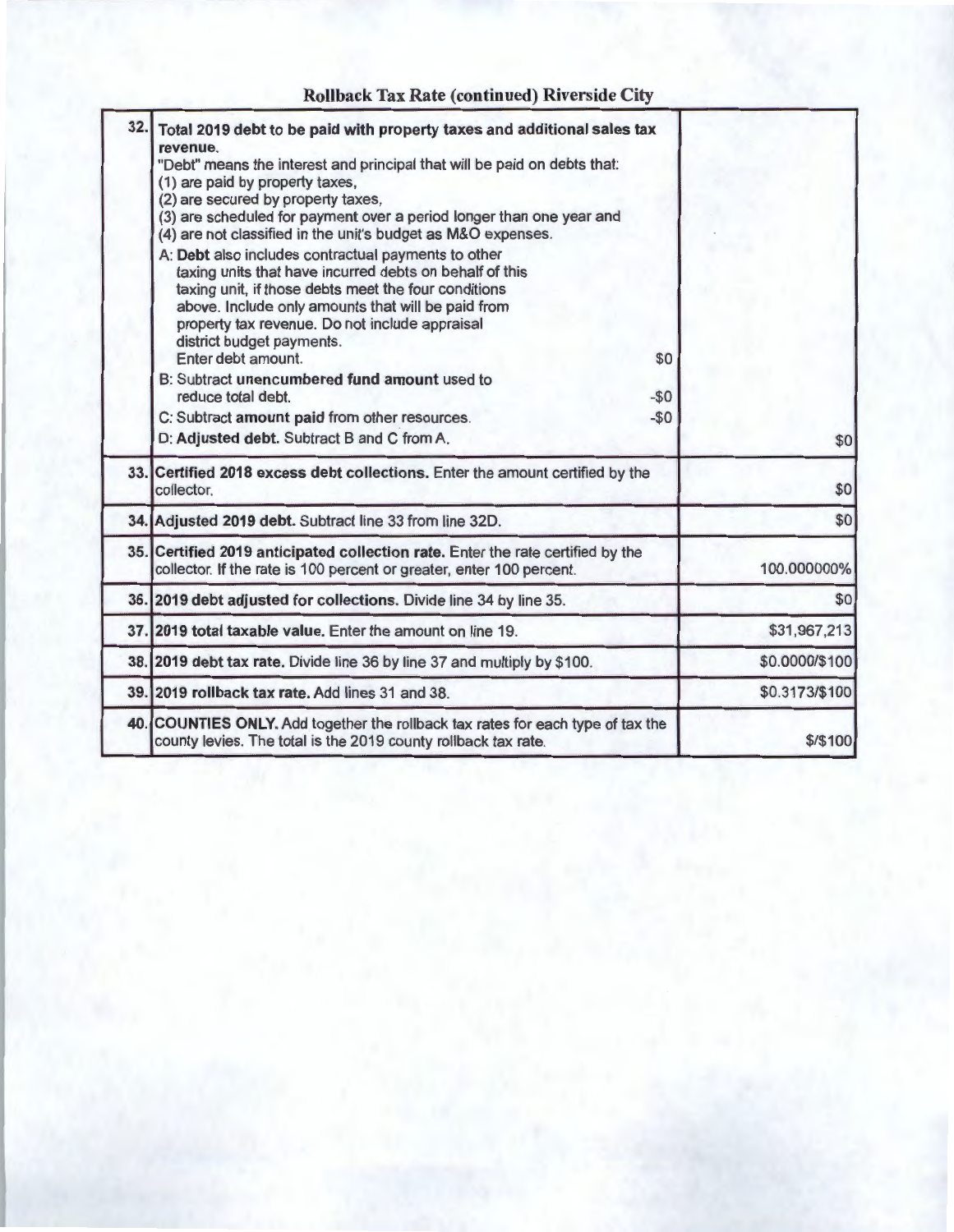#### **Additional Sales Tax to Reduce Property Taxes Riverside City**

Cities, counties and hospital districts may levy a sales tax specifically to reduce property taxes. Local voters by election must approve imposing or abolishing the additional sales tax. If approved, the taxing unit must reduce its effective and rollback tax rates to offset the expected sales tax revenue. This section should only be completed by a county, city or hospital district that is required to adjust its effective tax rate and/or rollback tax rate because it adopted the additional sales tax.

| 41. Taxable Sales. For taxing units that adopted the sales tax in November 2018 or<br>May 2019, enter the Comptroller's estimate of taxable sales for the previous<br>four quarters. <sup>20</sup> Estimates of taxable sales may be obtained through the<br>Comptroller's Allocation Historical Summary webpage. Taxing units that adopted<br>the sales tax before November 2018, skip this line.                | \$0            |
|-------------------------------------------------------------------------------------------------------------------------------------------------------------------------------------------------------------------------------------------------------------------------------------------------------------------------------------------------------------------------------------------------------------------|----------------|
| 42. Estimated sales tax revenue. Counties exclude any amount that is or will be<br>spent for economic development grants from the amount of estimated sales tax<br>revenue. <sup>21</sup><br>Taxing units that adopted the sales tax in November 2018 or in May 2019.<br>Multiply the amount on Line 41 by the sales tax rate (.01, .005, or .0025, as<br>applicable) and multiply the result by .95.22<br>$-OR-$ |                |
| Taxing units that adopted the sales tax before November 2018. Enter the<br>sales tax revenue for the previous four quarters. Do not multiply by .95.                                                                                                                                                                                                                                                              | \$52,296       |
| 43. 2019 total taxable value. Enter the amount from line 37 of the Rollback Tax<br>Rate Worksheet.                                                                                                                                                                                                                                                                                                                | \$31,967,213   |
| 44. Sales tax adjustment rate. Divide line 42 by line 43 and multiply by \$100.                                                                                                                                                                                                                                                                                                                                   | \$0.1635/\$100 |
| 45. 2019 effective tax rate, unadjusted for sales tax. <sup>23</sup> Enter the rate from line<br>24 or 25, as applicable, on the Effective Tax Rate Worksheet.                                                                                                                                                                                                                                                    | \$0.1272/\$100 |
| 46. 2019 effective tax rate, adjusted for sales tax.<br>Taxing units that adopted the sales tax in November 2018 or in May 2019.<br>Subtract line 44 from line 45. Skip to Line 47 if you adopted the additional<br>sales tax before November 2018.                                                                                                                                                               | \$0.1272/\$100 |
| 47. 2019 rollback tax rate, unadjusted for sales tax. <sup>24</sup> Enter the rate from line 39<br>or 40, as applicable, of the rollback tax rate worksheet.                                                                                                                                                                                                                                                      | \$0.3173/\$100 |
| 48. 2019 rollback tax rate, adjusted for sales tax. Subtract line 44 from line 47.                                                                                                                                                                                                                                                                                                                                | \$0.1538/\$100 |
|                                                                                                                                                                                                                                                                                                                                                                                                                   |                |

20 Tex. Tax Code § 26.041(d) 21 Tex. Tax Code§ 26.041(i) 22 Tex. Tax Code§ 26.04l(d) 23 Tex. Tax Code§ 26.04(c) 24 Tex. Tax Code§ 26.04(c)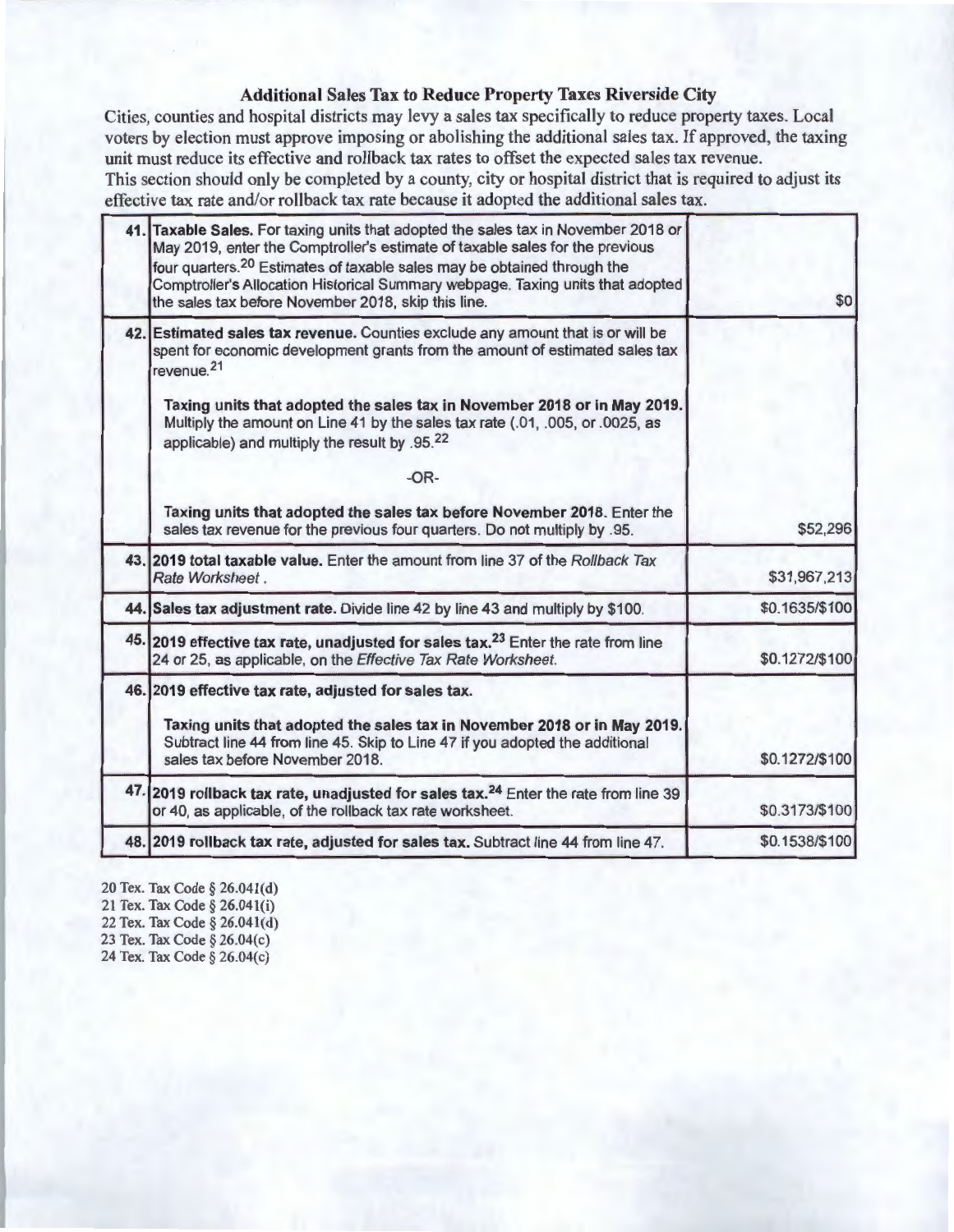#### **Additional Rollback Protection for Pollution Control Riverside City**

A taxing unit may raise its rate for M&O funds used to pay for a facility, device or method for the control of air, water or land pollution. This includes any land, structure, building, installation, excavation, machinery, equipment or device that is used, constructed, acquired or installed wholly or partly to meet or exceed pollution control requirements. The taxing unit's expenses are those necessary to meet the requirements of a permit issued by the Texas Commission on Environmental Quality (TCEQ). The taxing unit must provide the tax assessor with a copy of the TCEQ letter of determination that states the portion of the cost of the installation for pollution control.

This section should only be completed by a taxing unit that uses M&O funds to pay for a facility, device or method for the control of air, water or land pollution.

| 49. Certified expenses from the Texas Commission on Environmental Quality<br>(TCEQ). Enter the amount certified in the determination letter from TCEQ. <sup>25</sup><br>The taxing unit shall provide its tax assessor-collector with a copy of the letter. <sup>26</sup> | \$0            |
|---------------------------------------------------------------------------------------------------------------------------------------------------------------------------------------------------------------------------------------------------------------------------|----------------|
| 50. 2019 total taxable value. Enter the amount from line 37 of the Rollback Tax<br>Rate Worksheet.                                                                                                                                                                        | \$31,967,213   |
| 51. Additional rate for pollution control. Divide line 49 by line 50 and multiply by<br>100.                                                                                                                                                                              | \$0.0000/\$100 |
| 52. 2019 rollback tax rate, adjusted for pollution control. Add line 51 to one of<br>the following lines (as applicable): line 39, line 40 (counties) or line 48 (units<br>with the additional sales tax).                                                                | \$0.1538/\$100 |

25 Tex. Tax Code§ 26.045(d) 26 Tex. Tax Code § 26.045(i)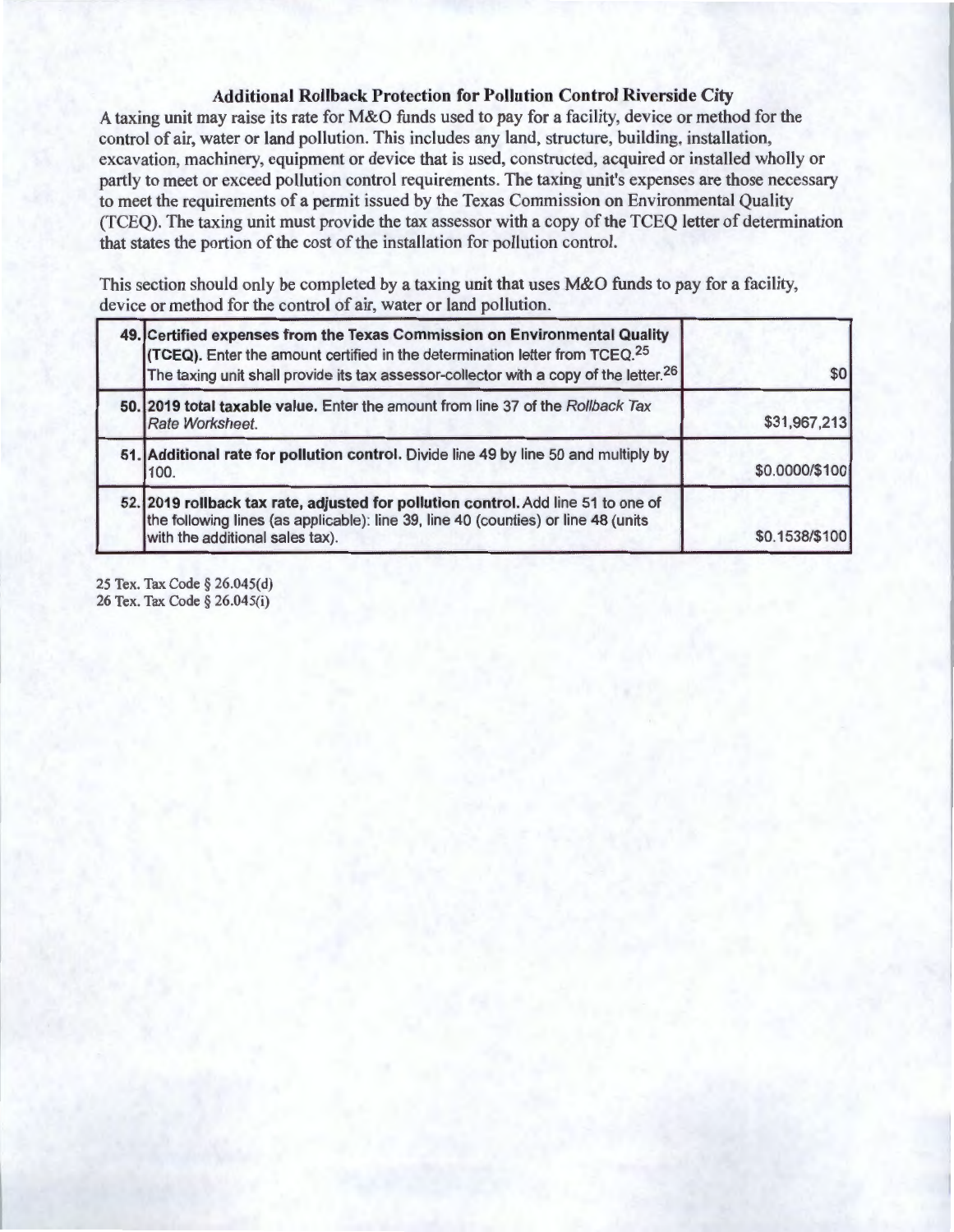#### **Total Tax Rate**

Indicate the applicable total tax rates as calculated above.

| Effective Tax Rate (Line 24; line 25 for counties; or line 46 if adjusted for sales tax) | \$0.1272       |
|------------------------------------------------------------------------------------------|----------------|
| Rollback Tax Rate (Line 39; line 40 for counties; or line 48 if adjusted for sales tax)  | \$0.1538       |
| Rollback Tax Rate Adjusted for Pollution Control (Line 52)                               | \$0.1538/\$100 |